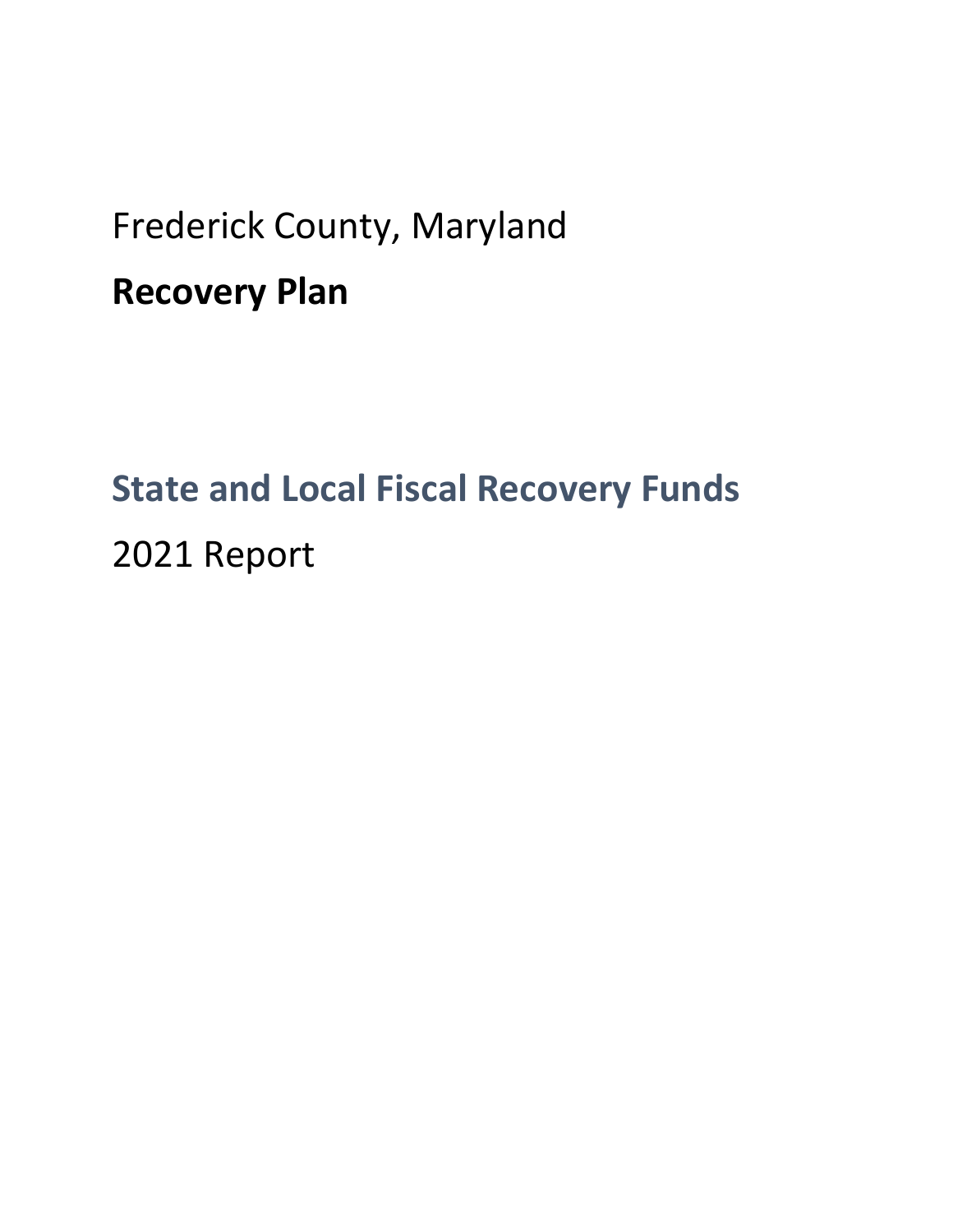### **Frederick County Government**

### 2021 Recovery Plan

## **Contents**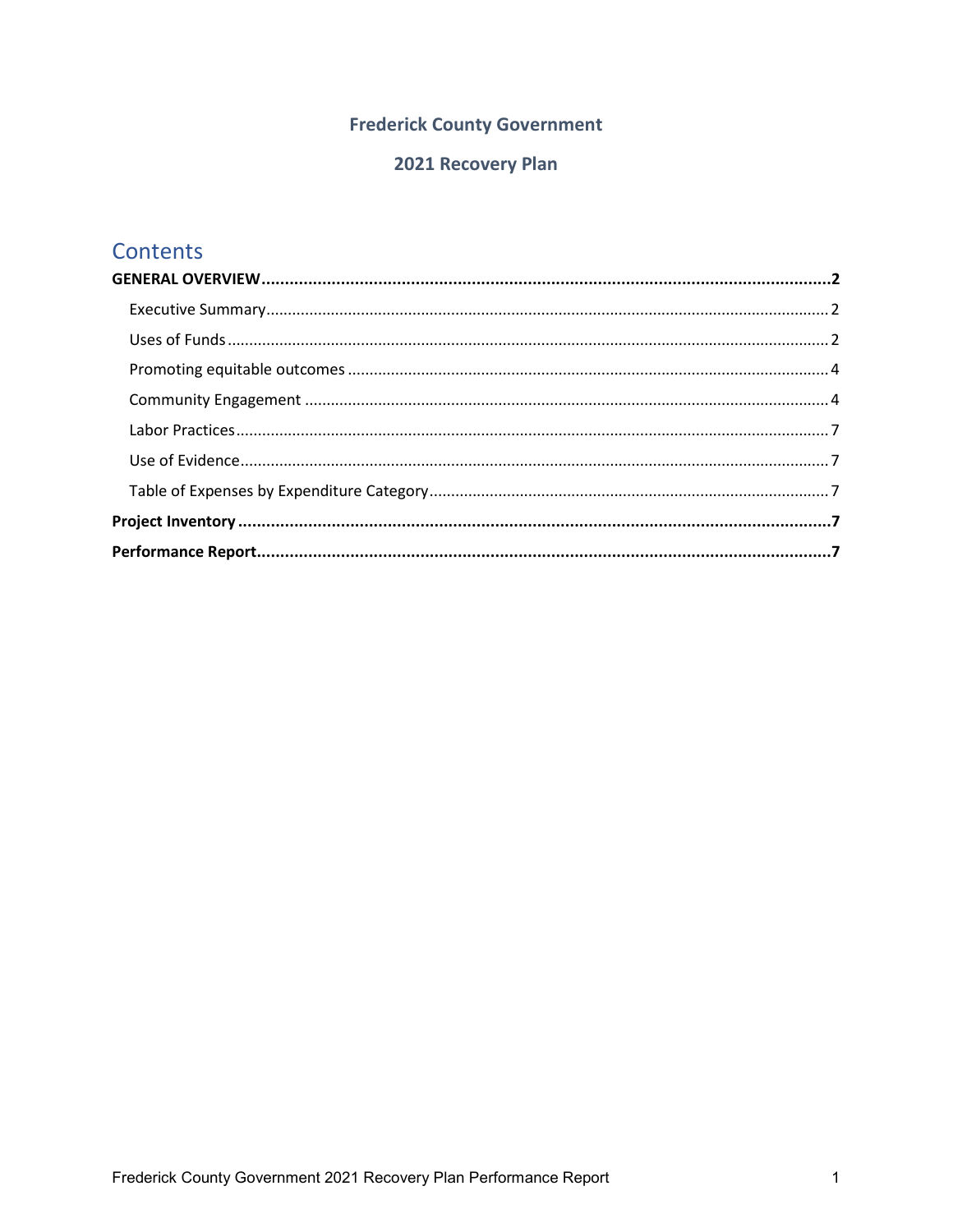## <span id="page-2-0"></span>General Overview

#### <span id="page-2-1"></span>**Executive Summary**

Frederick County, Maryland ("County") appreciates the opportunities presented to use American Rescue Plan Act funding to aid in the recovery of the County, its residents, and businesses from the COVID-19 public health pandemic. The County entered into a signed grant agreement in mid-May and subsequently received \$25,206,981 of first round funding. The County was awarded \$50,413,962 in total funding, of which \$38,961,981 was calculated as available for revenue replacement from December 31, 2020.

The County has begun planning how best to deploy these funds to ensure an equitable and full recovery for all sectors and citizens. An internal workgroup was established, which reached out to gather input from residents and groups within the community, such as businesses, nonprofit organizations, healthcare providers, and community leaders, in addition to County government staff. A countywide survey was conducted in July and August to help set the County's funding priorities and to receive additional feedback. The County will hold round table sessions this fall to engage public, private and nonprofit stakeholders. The intent of these discussions is to refine and focus the areas of our plan as the landscape of needs inevitably shifts during our collective response to the pandemic.

To date, discussions have been held about the feasibility of projects for improving health programs, reducing health disparities, home repair programs, business assistance, nonprofit grant programs, tourism industry support, senior citizen assistance, homelessness support, and childcare studies, among many others. The results of the community survey and round table sessions will continue to inform project development, design and selection. The County is additionally working to ensure that any approved project is eligible for grant funding.

As of the timing of this first Recovery Plan Performance Report, the County is still within the planning phase of and has not yet obligated any funds. The time to adequately plan the use of these funds was necessitated, not only by the County's desire to engage with the community to identify significant community needs, but also due to the substantial items identified within the Compliance and Reporting Guidance. The County, in its planning processes, is seeking to integrate this funding with other federal and state funding allocations, such as the Emergency Rental Assistance program, to ensure all applicable funds are utilized effectively and there is no duplication of efforts among our state and local government partners.

#### <span id="page-2-2"></span>**Uses of Funds**

The County is located in the north central part of Maryland, with an estimated population of 265,942. There are twelve incorporated municipalities within the County. The County seat and largest city is the City of Frederick, which has an estimated population of 72,481. The City of Frederick is located approximately 45 miles northwest of Washington D.C. and 45 miles west of Baltimore, Maryland.

The County has developed a preliminary plan for the first round of funding, but has not entered into any agreements or begun spending on any projects. A proposed breakdown of the use of ARP funds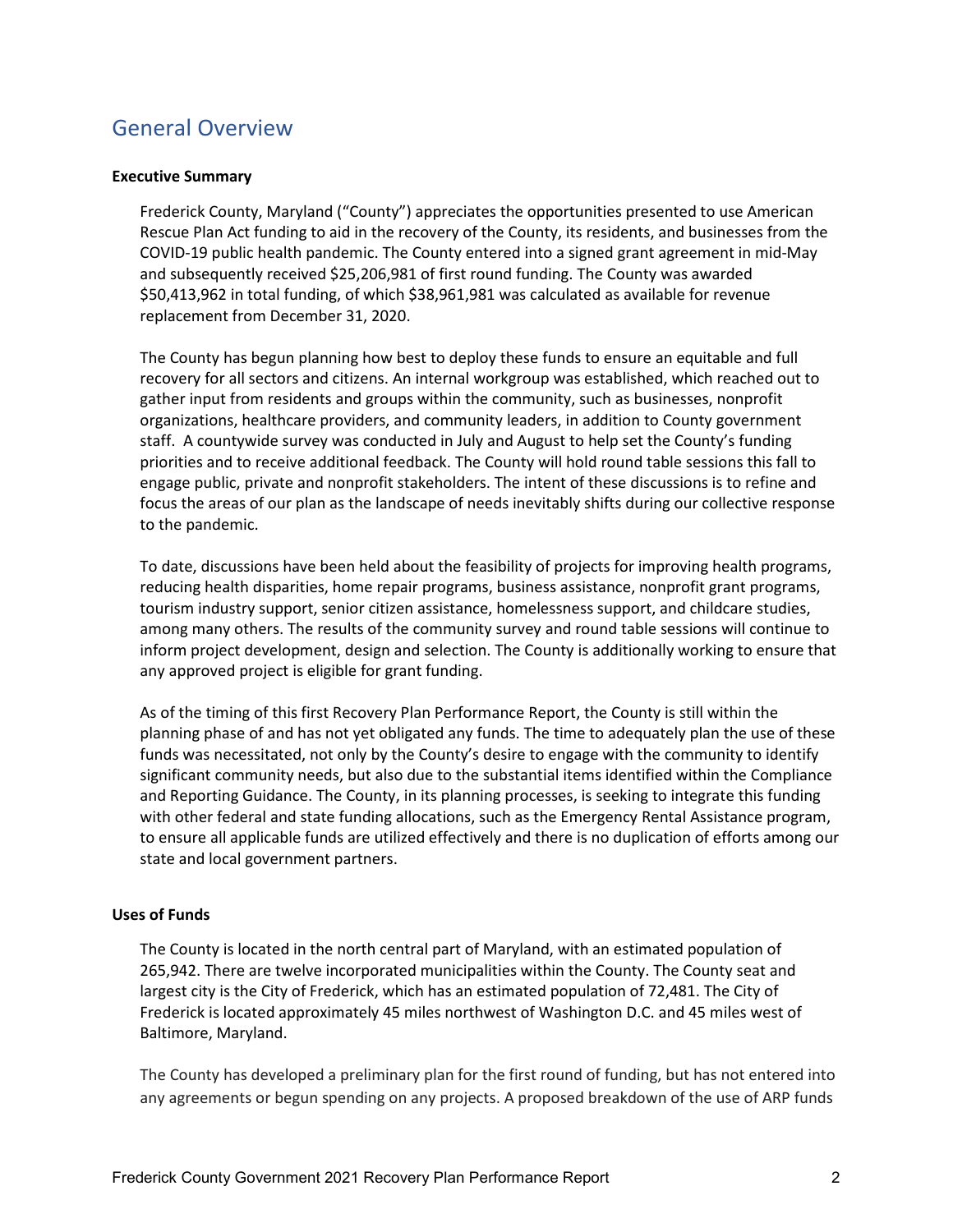follows. These allocations are designed to be flexible, allowing the County to adjust to continual modifications of federal guidance regarding eligible uses of ARP funding, and to adjust to the evolving needs of our community in addressing the impacts of the pandemic. The programs or services mentioned below are being analyzed for feasibility for implementation. Projects will continue to be reviewed for eligibility upon receipt of a Final Rule.

• Public Health Response:  $$12.4$  Million (First Half: \$6.2 Million)

Activities in this category will support the County's on-going COVID-19 public health response and prevention efforts. COVID-19 has also exacerbated long standing health disparities in our community. ARP funding may be used to address these and other emerging health issues. A health disparity study, related data collection, and a health services experiences survey targeted to specific minority populations are being considered. A broader community health needs assessment process may be initiated. The results of these activities would establish new and enhance current public health data systems. A feasibility study for a universal newborn nurse home visiting program with capacity to serve all births to Frederick County residents each year is under consideration. Other efforts to address public health impacts include vaccination clinics, testing, contact tracing, prevention in congregate settings, personal protective equipment, medical expenses, temporary medical facilities, telemedicine for COVID-19 treatment, communication programs, disinfection of public spaces, quarantining, and treatment of long-term symptom or effects of COVID-19. Expanding access to mental health treatment and to address substance misuse are also under consideration.

• Negative Economic Impact: \$3 Million (First Half: \$1.5 Million)

Activities will address economic harm resulting from, or exacerbated by, the pandemic. Examples include household assistance, such as food programs, rent, mortgage and utility aid, and eviction prevention; assistance to unemployed workers such as mobile career services, job training or job seeking assistance; small business economic assistance may include grants for disadvantaged businesses; supplemental funding for our Community Partnership grant program; analysis of child care targeted to expanding access, providing training for child care providers, and enhancing equity; aid to impacted industries, such as tourism, travel, and hospitality; and other economic support to improve economic relief programs.

• Services to Disproportionately Impacted Communities: \$5 Million (First Half: \$2.5 Million)

Programs, services or other assistance will help to address the disproportionate public health and economic impacts of the hardest-hit communities. Examples include but will not be limited to housing support programs or services that address housing insecurity, family and individual shelters, lack of affordable housing, or homelessness; retrofitting homes of seniors so that they may age in place; and facility upgrades to the County owned Bell Court for severely limited income seniors; and supports for local shelters. Upon completion of the studies mentioned in this plan, other additional services may be developed to meet the needs identified in the studies.

• Revenue Replacement/

Continuity of Government Services \$30 Million (First Half: \$15 Million)

The County has calculated revenue replacement as of December 31, 2020 at \$38,961,981. This amount represents a significant portion of the County's overall award of \$50,413,962. The County is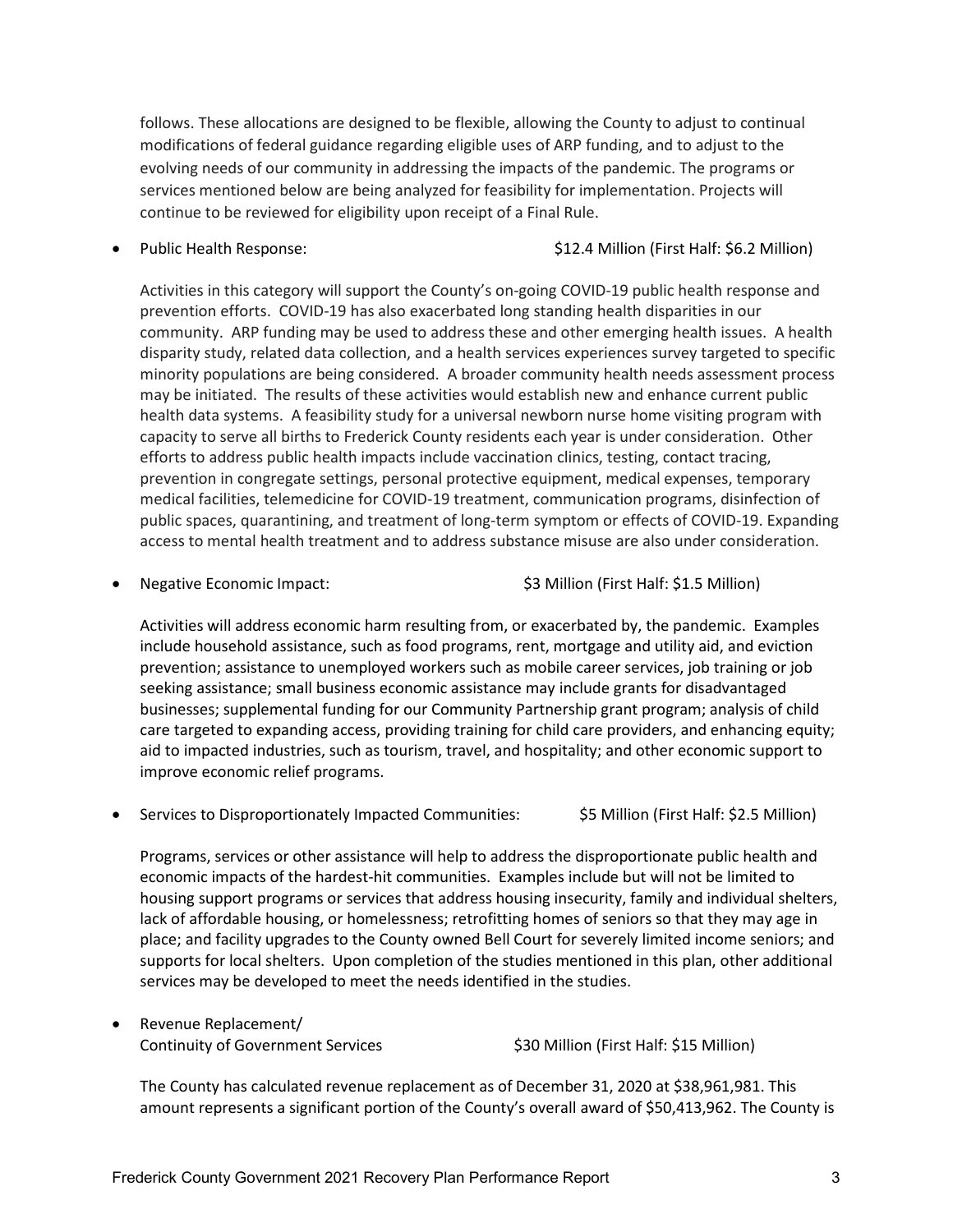in the process of identifying and prioritizing projects to be funded with these amounts as well as projects that would be eligible under other categories of grant funding.

The Interim Final Rule gives recipients broad latitude to use funds for the provision of government services to the extent of reduction in revenue. We are planning to address lost revenue in our County owned Citizens Care and Rehabilitation Center and Montevue Assisted Living facility. Cybersecurity enhancements are being considered as well as positioning the county to take advantage of federal grants to provide rural broadband and improve service in underserved areas of the county. There may be other government services to be included in this category.

After the Community Engagement public process is completed, program details further flushed out, and U.S. Treasury regulations finalized, the administration will provide a more detailed plan to the County Council and the public.

#### <span id="page-4-0"></span>**Promoting equitable outcomes**

The County is working to promote equitable outcomes in all phases of the grant implementation, including: planning and project selection, communication and community engagement, and individual project design. The County's Office of Equity & Inclusion and its associated leadership team have provided their guidance and goals to aid in promoting equitable outcomes through the projects being considered and the distribution of these funds.

During the initial planning phase, staff reviewed health assessment information already available within the Health Department to identify areas with significant gaps in community outcomes. This information led to the development of several requests to gather additional information on health disparities. Specifically, the County is considering projects for pregnant women of color and a strategic community health improvement plan.

The County also reviewed data on COVID-19's effect on underrepresented businesses and on the results of an economic impact survey on minority business owners. Based on this review, the County is looking to develop specific projects to respond to COVID-19's impact on minority businesses.

As the County moves towards obligating funds, individual project initiators will need to incorporate these reporting requirements into their individual projects and provide quarterly reporting on steps taken to ensure services are accessible for all and outcomes meet targeted goals.

The County is still planning the overall use of funds and developing projects that close the gap between minority and majority outcomes. More defined targets and strategies will be identified in future reports.

#### <span id="page-4-1"></span>**Community Engagement**

Frederick County sought input from a broad range of constituents and in a variety of manners. Our spending plan was shaped by feedback from residents, businesses, community-based organizations and municipal officials. We communicated with both internal and external audiences to ensure the plan reflected the needs and priorities of our community.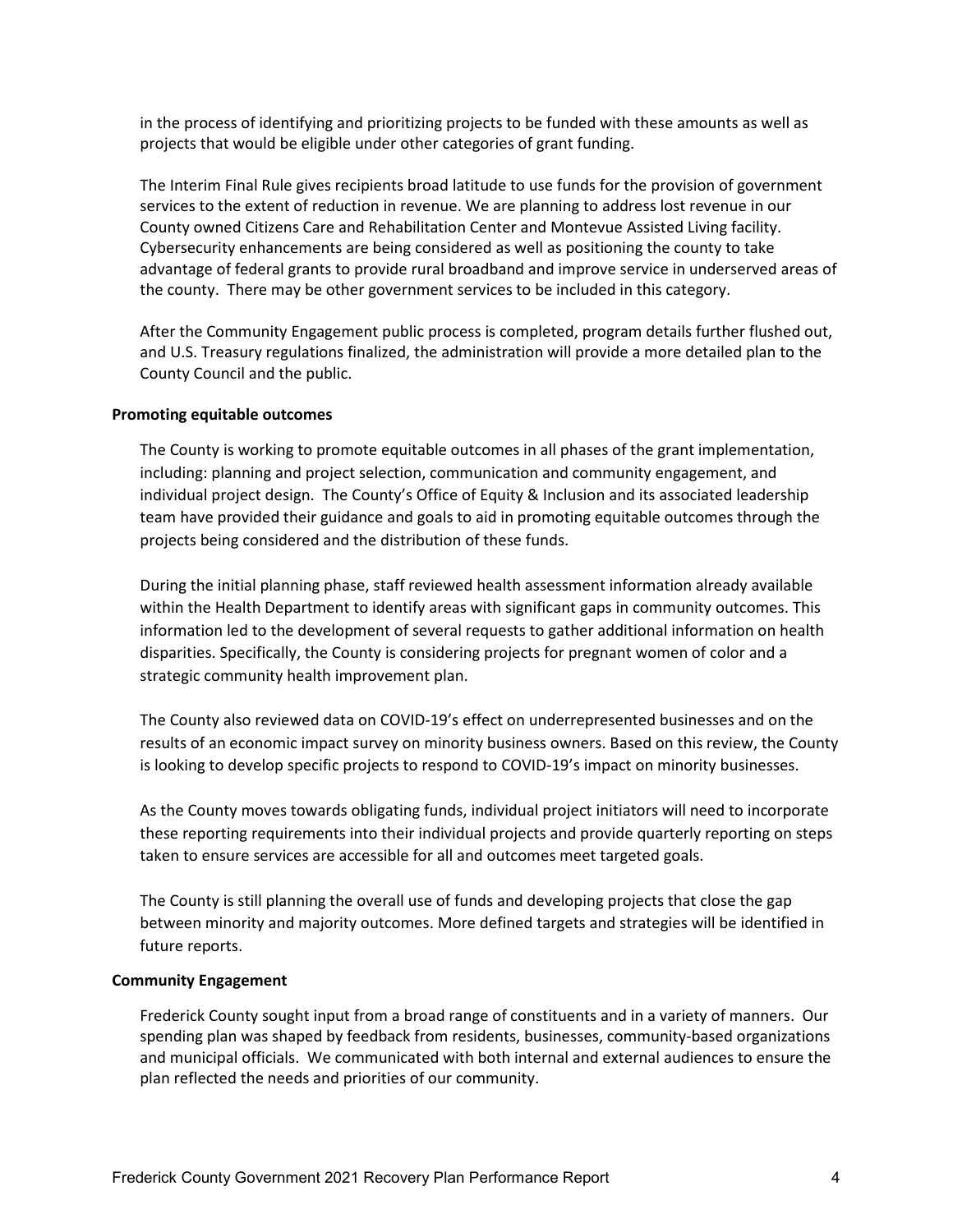#### Input gathered to date

An internal workgroup was established, which reached out to gather input from residents and groups within the community, such as businesses, nonprofits, healthcare providers, and community influencers, in addition to County government staff. A countywide survey was conducted in July and August to help set the County's funding priorities and to receive additional feedback. The survey was translatable into 100+ languages to facilitate outreach to non-English speaking communities. In addition to direct communications, the workgroup gathered data from existing business surveys, human needs assessments and plans developed by community organizations. This includes our triennial community health assessment, behavioral health statistics, and data specific to the COVID-19 pandemic and its impact on the people who live and work in Frederick County.

**AUDIENCES**: To inform our plan, we sought out individuals, businesses, community coalitions, and leadership teams that focus on the needs of disadvantaged groups that experienced a disproportionate impact from the pandemic. Specifically, we worked with those who represent and serve minority communities; seniors; children and families, particularly those with low incomes; individuals with behavioral health needs; people who face housing instability; those with potentially unmet health needs; and small business owners, among others. In addition, the countywide survey was made available to anyone with a connection to Frederick County. Information was collected on each respondent's role in the community, as well as any organizational affiliation. In addition, we have listened when our community has reached out to inform us of gaps in our various services. With their help, we have explored ways to close those gaps using evidence-based best practices and to develop novel solutions to these complex challenges. Stakeholders have clearly stated that the pandemic revealed many unmet and complicated needs for our vulnerable individuals, communities and businesses.

#### Additional Outreach Efforts

We see community engagement as an ongoing process. Frederick County has developed a communications and outreach plan that will guide our future efforts. The plan includes the County Executive and her team holding an open and public one-day event during which various roundtable discussions sessions will engage public, private and nonprofit stakeholders. The intent of these discussions is to refine and focus the areas of our plan as the landscape of needs inevitably shifts during our collective response to the pandemic. Gathering input and insights from our various stakeholder communities is woven into our day-to-day work at Frederick County Government.

#### **Communication Plan**

This Communication Plan is designed to support the community engagement requirement for Frederick County, Maryland.

**Objective**: Gather community feedback on proposed projects and initiatives to establish funding priorities.

**Strategy**: Conduct an online survey of stakeholders, to include people who live or work in Frederick County, and those who serve the residents of the County. The survey will open on July 29 and remain open for a minimum of three weeks. The survey, found at [FrederickCountyMD.gov/ARPAsurvey,](https://publicinput.com/V5684) can be translated into 100+ languages.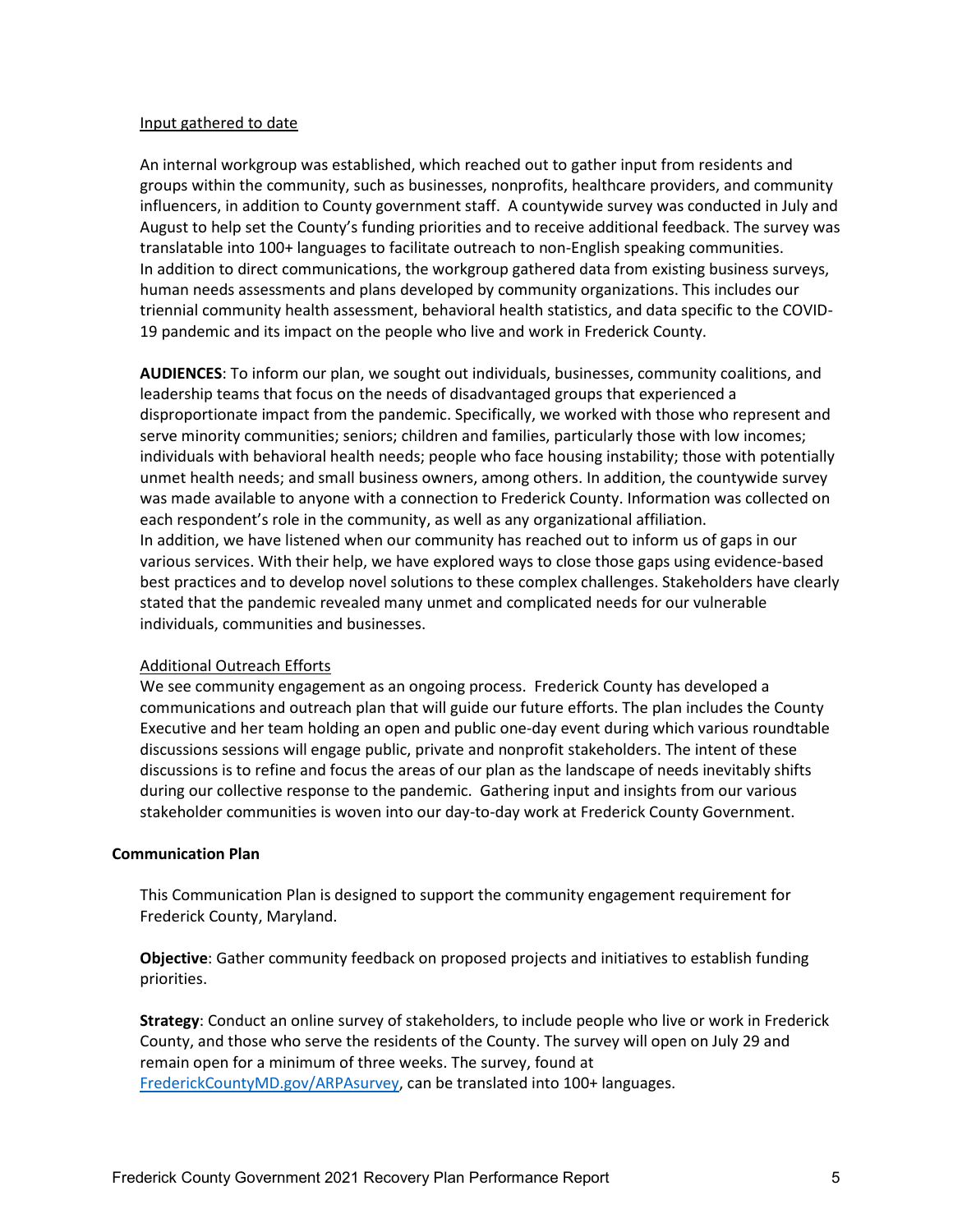#### **Communications Tactics:**

- A) The County Executive announced the survey during a Public Information Briefing on July 29, 2021.
	- a. Social media posts on the CE account that afternoon will reach 5,413 on Facebook and 3,617 on Twitter.
- B) A news release will be issued that same day. The release is distributed:
	- a. Via email to media outlets in the region (75 recipients);
		- b. Via email to all County employees;
		- c. Via email to all municipal offices and elected leaders in Frederick County;
		- d. Online. The homepage of the County's website will include the headline in the news section and a graphic in the slideshow at the top of the page.
		- e. The online version is automatically shared to the Frederick County, MD accounts on Facebook and Twitter, reaching between 16,000 and 16,600 followers.
- C) A web page will be created to feature the County's ongoing ARPA efforts. This page will include a link to the online survey, as well as to all relevant content, such as news releases, documents outlining the County's investment plan, and an ongoing accounting of expended funds.
- D) A story about the survey will be included in FCG TV's production of *County Perspective* as part of the episode scheduled to air July 30 through August 12.
	- a. The show will be broadcast on FCG TV to all cable subscribers in Frederick County, and to anyone who streams the channel online. Live streaming is accessed by approximately 3,000 people a month.
	- b. In addition, the story will be included in a shorter video containing the show's news items, which is uploaded to YouTube and then shared on the County's social media accounts. The YouTube channel has 961 subscribers and is accessible to an unlimited audience. The main FCG social media accounts have the following number of followers: 16,600 Twitter; 15,988 Facebook; and 1,727 Instagram.
- E) A text message and link will be sent to subscribers of the County's weekly COVID-19 updates. Currently, there are 25,211 unique subscribers to these updates, and an additional 3,875 subscribers to general alerts from the Health Department, for a total reach of over 29,000 people.
	- a. An initial notice will be sent when the survey opens.
	- b. A follow-up notice will be issued two days before the survey closes.
- F) Graphics will be created to promote the survey. They will be shared at least once a week while the survey is open, both through social media accounts and on the website's home page slideshow.

**Strategy:** Conduct direct outreach to community members who serve the business community, as well as those who serve targeted populations. Communicate with both internal and external audiences to ensure the plan reflects the needs and priorities of our community.

#### **Communications Tactics:**

- A) Frederick County Government staff should continue to hold conversations with key community-based organizations, municipal officials, and residents and businesses.
- B) Request input on any needed initiatives, programs, or services that have been identified by these partners. A list appears in the County's ARPA Community Engagement Plan.
- C) Examine existing human needs assessments and plans developed by community organizations.